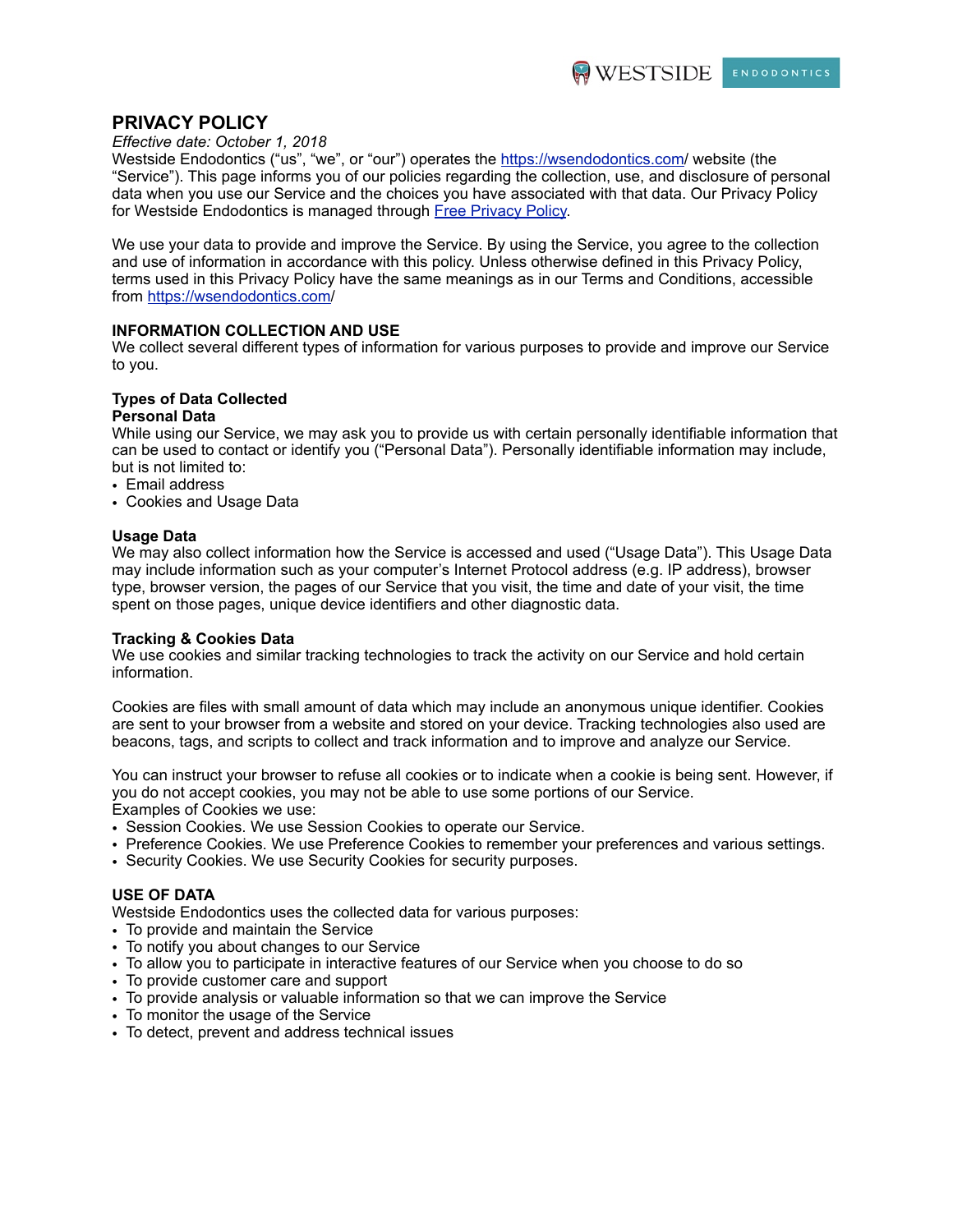

# **TRANSFER OF DATA**

Your information, including Personal Data, may be transferred to — and maintained on — computers located outside of your state, province, country or other governmental jurisdiction where the data protection laws may differ than those from your jurisdiction.

If you are located outside Canada and choose to provide information to us, please note that we transfer the data, including Personal Data, to Canada and process it there.

Your consent to this Privacy Policy followed by your submission of such information represents your agreement to that transfer.

Westside Endodontics will take all steps reasonably necessary to ensure that your data is treated securely and in accordance with this Privacy Policy and no transfer of your Personal Data will take place to an organization or a country unless there are adequate controls in place including the security of your data and other personal information.

#### **DISCLOSURE OF DATA**

#### Legal Requirements

Westside Endodontics may disclose your Personal Data in the good faith belief that such action is necessary to:

- To comply with a legal obligation
- To protect and defend the rights or property of Westside Endodontics
- To prevent or investigate possible wrongdoing in connection with the Service
- To protect the personal safety of users of the Service or the public
- To protect against legal liability

#### **SECURITY OF DATA**

The security of your data is important to us, but remember that no method of transmission over the Internet, or method of electronic storage is 100% secure. While we strive to use commercially acceptable means to protect your Personal Data, we cannot guarantee its absolute security.

#### **SERVICE PROVIDERS**

We may employ third party companies and individuals to facilitate our Service ("Service Providers"), to provide the Service on our behalf, to perform Service-related services or to assist us in analyzing how our Service is used.

These third parties have access to your Personal Data only to perform these tasks on our behalf and are obligated not to disclose or use it for any other purpose.

#### **Analytics**

We may use third-party Service Providers to monitor and analyze the use of our Service.

• Google AnalyticsGoogle Analytics is a web analytics service offered by Google that tracks and reports website traffic. Google uses the data collected to track and monitor the use of our Service. This data is shared with other Google services. Google may use the collected data to contextualize and personalize the ads of its own advertising network.You can opt-out of having made your activity on the Service available to Google Analytics by installing the Google Analytics opt-out browser add-on. The add-on prevents the Google Analytics JavaScript (ga.js, analytics.js, and dc.js) from sharing information with Google Analytics about visits activity.For more information on the privacy practices of Google, please visit the Google Privacy & Terms web page:<https://policies.google.com/privacy?hl=en>

#### **LINKS TO OTHER SITES**

Our Service may contain links to other sites that are not operated by us. If you click on a third party link, you will be directed to that third party's site. We strongly advise you to review the Privacy Policy of every site you visit.

We have no control over and assume no responsibility for the content, privacy policies or practices of any third party sites or services.